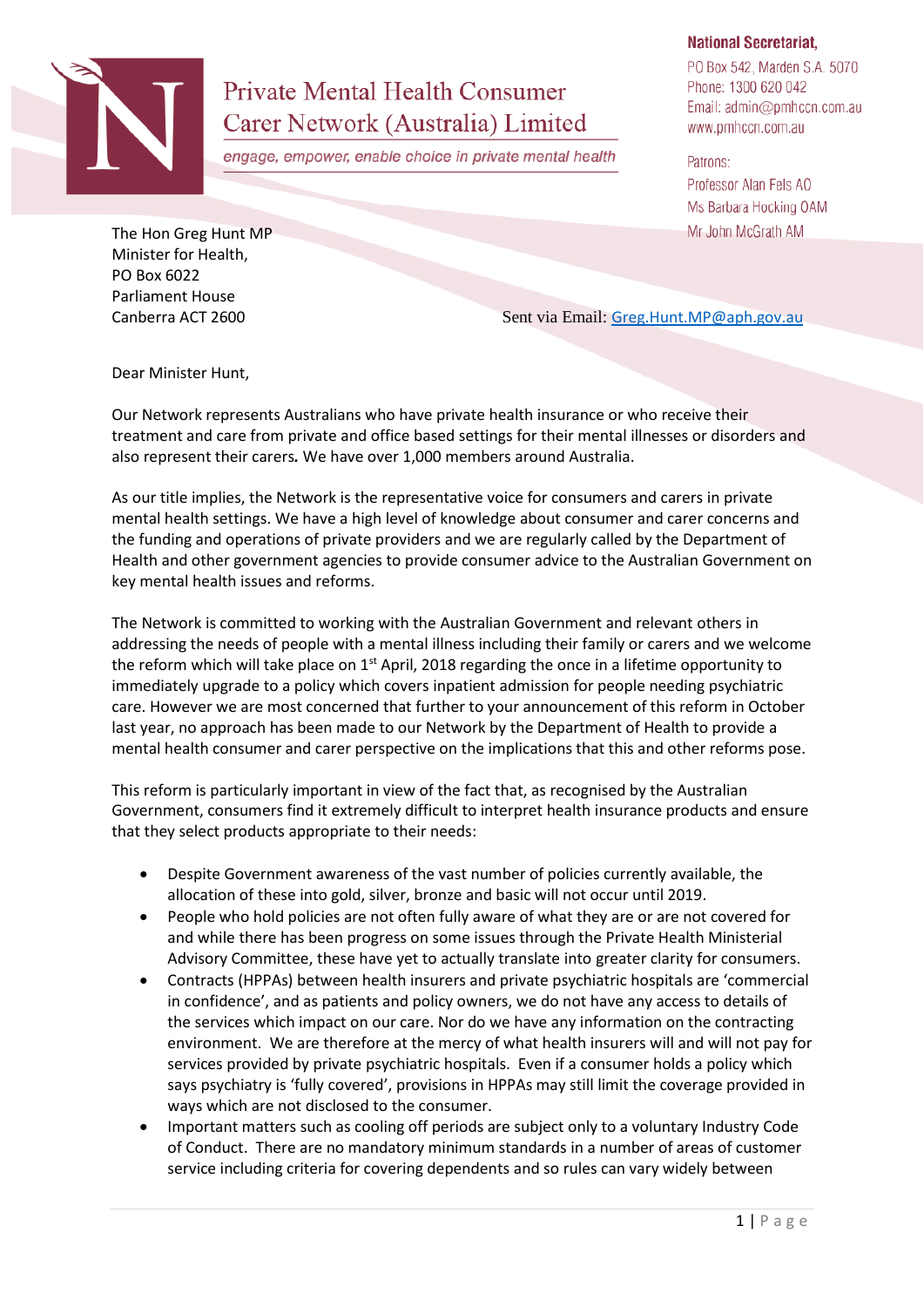insurers adding to the complexity of consumer decision making when selecting a health insurance policy.

These difficulties mean that it is not uncommon for people in the midst of a mental health crisis and in need of a hospital admission to find that they are not adequately covered for psychiatric services. These difficulties also mean that if such a person is to avail themselves of the opportunity to immediately upgrade their cover, they must be afforded the supports and protections necessary in order for them to navigate the upgrade process which in itself entails an expensive, complex and difficult decision.

The decision to allow a once in a lifetime opportunity to immediately upgrade is a wonderful initiative, however in practical terms there are some important issues which need to be flagged. Many consumers requiring urgent admissions are frequently unaware of government or funder/provider policies which directly impact on their access to and practical experiences of hospital admission. As mental illness impacts on a person's mental state, they may not have the capacity, at the time of admission, to understand or be responsible for actions they are consenting to. We believe that in order to implement the announced change there is an urgent need to introduce regulations that will ensure that health insurers are more accountable to their members and deliver the intent of this important reform. The Network is also concerned that if a number of key matters are not clarified through regulation people in a mental health crisis who require emergency admission, might find themselves involved in an administrative nightmare.

We would like to raise with you some of the issues from our perspective:

- How will consumers be able to exercise their rights under this reform if admission is required after hours or on weekends when detailed information and confirmation of an upgrade or switch in policy from health insurers would be unobtainable?
- No details have yet been released, but will the health insurers be precluded from requiring immediate payment prior to entering hospital? Will consumers exercising this immediate upgrade be assured of being able to access the same rights and options as other consumers (eg the option to pay premiums by monthly instalments)? If so, how will this be enforced?
- Will consumers be assured of adequate cooling off periods, particularly if they are too ill to attend to administrative matters? Currently cooling off periods are covered by an industry code of conduct but in this particular instance we believe that people with a mental illness need the assurance of a mandatory period of grace or cooling off period of a least 30 days notwithstanding the fact that they will have made a claim for psychiatric hospital admission during this cooling off period.
- If a consumer finds that their insurer does not cover the services that they require at their hospital of choice, will they be able to switch to another insurer and obtain immediate coverage?
- If a consumer finds that their initial upgrade choice is inappropriate for any reason, will they be assured that they can switch to another product and still retain immediate access (ie no two month waiting) to psychiatric cover?
- Students can be covered under their parents' policy until aged 25 in most cases. What if that person because of illness has suspended or ceased study and they require immediate upgrade from a policy which may have lapsed?
- What if the consumer's coverage has lapsed due other reasons outside their reasonable control: non-payment of premiums due to illness, the actions or in-actions of another person (eg parent, partner, guardian or attorney)?
- Informed financial consent is required upon admission with the consumer required to sign that consent accepting liability for any charges not covered by their insurer. How will this be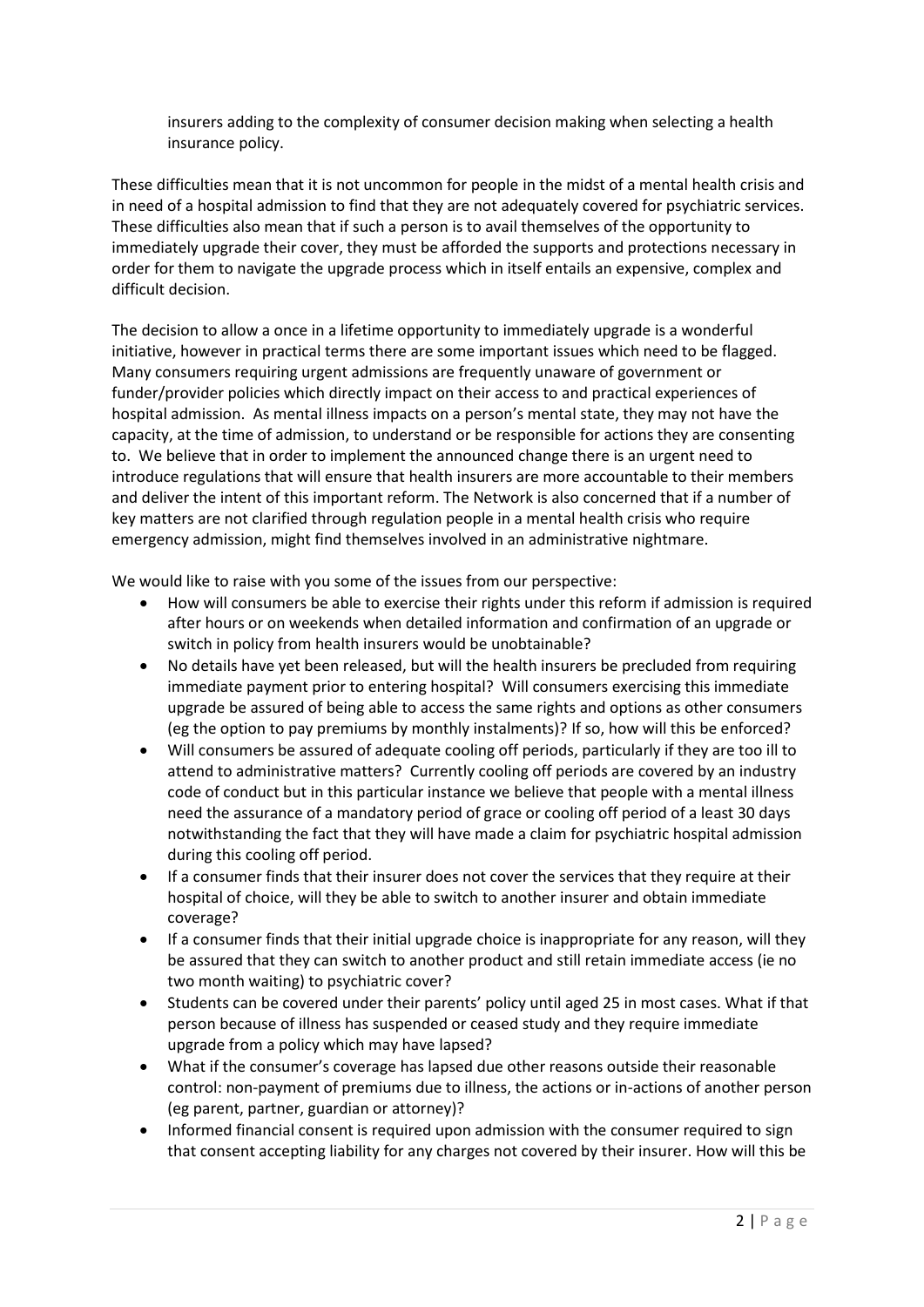implemented if the person is seeking to exercise an immediate upgrade especially after hours?

Whilst as consumers we have the Private Health Insurance Ombudsman (PHIO), this office does not have the power to regulate or solve the issues raised herewith. The Ombudsman can merely mediate and recommend a resolution to individual complaints and provide advice, after the fact, where it perceives a trend or emerging issue for the industry as a whole. The effort involved in taking a complaint to the Ombudsman (after first exhausting other avenues) is time-consuming and stressful. It is not a process easily undertaken by consumers living with a mental illness.

As a once in a lifetime opportunity, this reform could significantly improve clinical outcomes for particularly vulnerable consumers – especially those experiencing their first acute mental health crisis. However, the reform as proposed only applies to people who have a health insurance policy. This requirement could lead to perverse outcomes:

- A person whose cover has lapsed, even by a day would be ineligible
- A person whose circumstances had changed voiding their cover, even by a day, would be ineligible
- A person who had no previous health insurance would be ineligible and yet another who had taken out a basic policy, even if only immediately prior to requiring an upgrade, would be eligible.

The Network recognises that the health insurance industry must be protected from the risk of 'freeloading' however in this instance that risk is low because the immediate upgrade is only available once in a lifetime and it will require clinical approval. Furthermore, consumers once diagnosed with a serious psychiatric condition are well aware that the risk of future acute episodes cannot be ruled out. Those who can do so, often make great sacrifices to afford private health insurance knowing that in many instances this can mean the difference between accessing the services they require and not being able to access hospital care at all because of the severe pressure on public hospital mental health services. Additionally the benefits of this reform flow not only to consumers but also to the health system as a whole, including insurers, because timely access to hospital care, particularly for people experiencing their first mental health crisis, could potentially reduce the need for more costly healthcare down the track.

We recognise that we have raised many complex issues but these issues arise out of the experience of our members. If this reform is to avoid the unintended consequences of distress and confusion to consumers and added administrative burden to insurers, hospitals and government agencies such as the Ombudsman it needs to be as clear and simple as possible. We would suggest that in the interests of simplicity and fairness, the Government consider:

- Regulation of minimum service standards such as cooling off periods.
- Regulation allowing consumers to exercise the opportunity to access the once in a lifetime immediate upgrade retrospectively if they are eligible but not able to exercise this right at the point of admission either due to incapacity or due to needing admission outside of business hours.
- Regulation precluding insurers from imposing special conditions that would impose unreasonable barriers on consumers legitimately exercising the option of a once in a lifetime immediate upgrade, for example, requiring that a full year's premium be paid immediately and in advance.
- Extension of this option to people who do not have insurance cover recognising that the requirement to establish whether or not a person has insurance cover adds complexity to